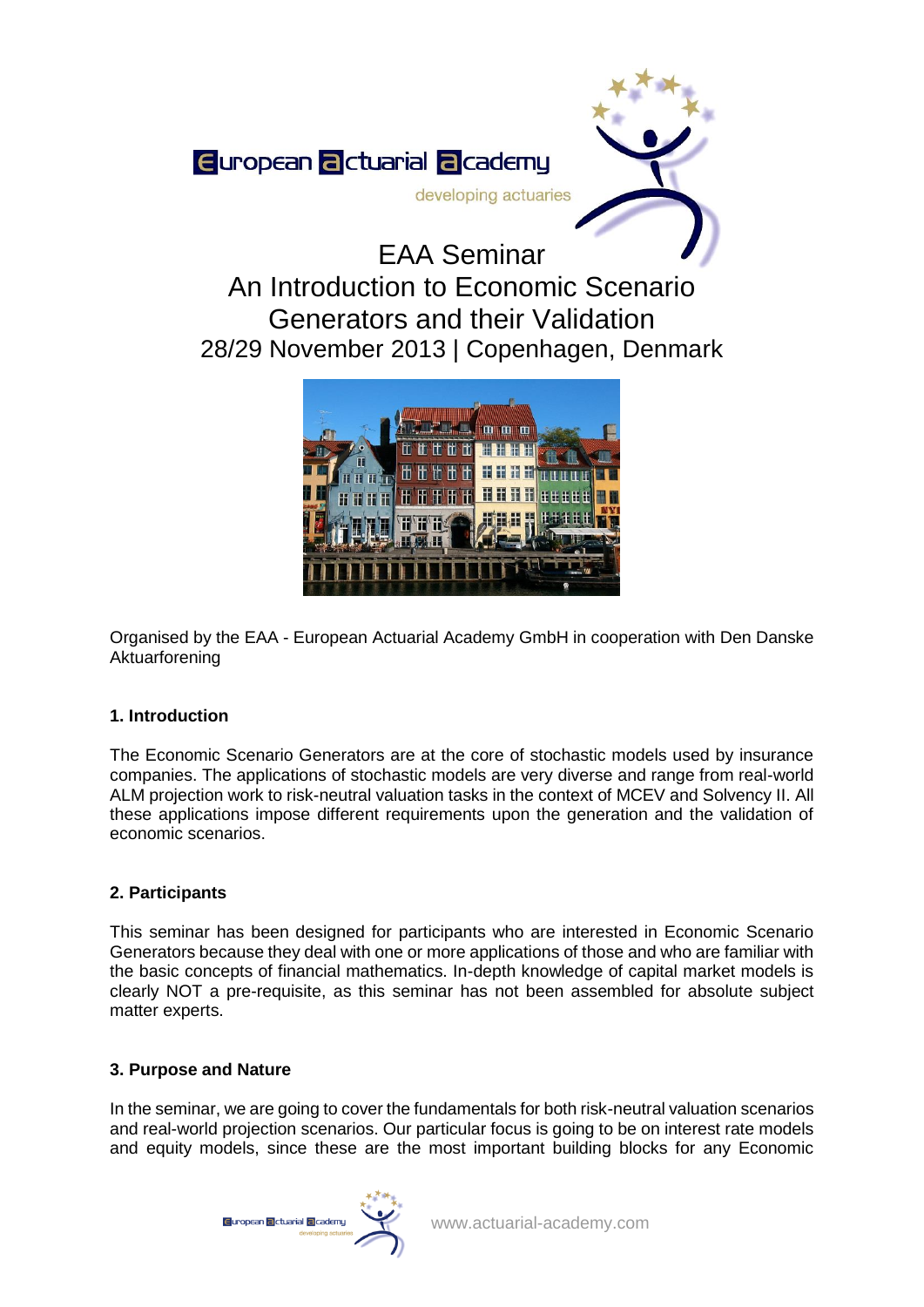Scenario Generator. Furthermore, we will illustrate the key elements of the risk-neutral framework and the real-world framework by discussing the corresponding case studies.

## **4. Lecturers**

Michael Leitschkis serves as Practice Leader at Milliman Dusseldorf, with Mario Hoerig and Lars Hoffmann being his colleagues. Michael has been dealing with various stochastic models and Economic Scenarios Generators for about 10 years in the context of MCEV, Solvency II etc. He has been part of the German Actuarial Society (DAV) working party dedicated to Economic Scenario Generators.

Mario consults his Clients on various Internal Model projects dealing with Proxy Modelling Techniques such as Least Squares Monte Carlo or Replicating Portfolio, Validation of Economic Scenario Generators, Asset Valuation etc. He is part of the DAV working party dedicated to the capital market scenario calibration in the context of Solvency II standard formula.

Lars consults his Clients on implementation and enhancement of stochastic models for MCEV, Solvency II and SST. In this role, he deals with various Economic Scenario Generators and their validation. He also helps his Clients evaluate different Strategic Asset Allocation approaches. Lars teaches a course in financial mathematics at the University of Cologne.

## **5. Language**

The language of the seminar will be English.

### **6. Preliminary Programme**

### **Thursday, 28 November 2013**

- 08.45-09.00 Registration
- 09.00-09.15 Introduction & welcome and opening of day 1
- 09.15-10.30 Valuation: Fundamentals of risk-neutral scenarios
- 10.30-10.45 Coffee Break
- 10.45-12.30 Models for Interest rates and equity
- 12.30-13.30 Lunch
- 13.30-15.00 Case Study: Valuation scenarios for equity options in a risk-neutral framework
- 15.00-15.15 Coffee Break
- 15.15-17.00 Extended concepts: Variance reduction techniques and beyond
- 19.00 Dinner

### **Friday, 29 November 2013**

- 09.00-10.30 Forecasting: ESG Applications and Requirements of Real-World Scenarios
- 10.30-10.45 Coffee Break
- 10.45-12.30 Models for Interest rates and equity
- 12.30-13.30 Lunch
- 13.30-15.00 Case study: Distribution forecast of an European Life insurance company
- 15.00-15.15 concluding remarks, closing of seminar (EAA)